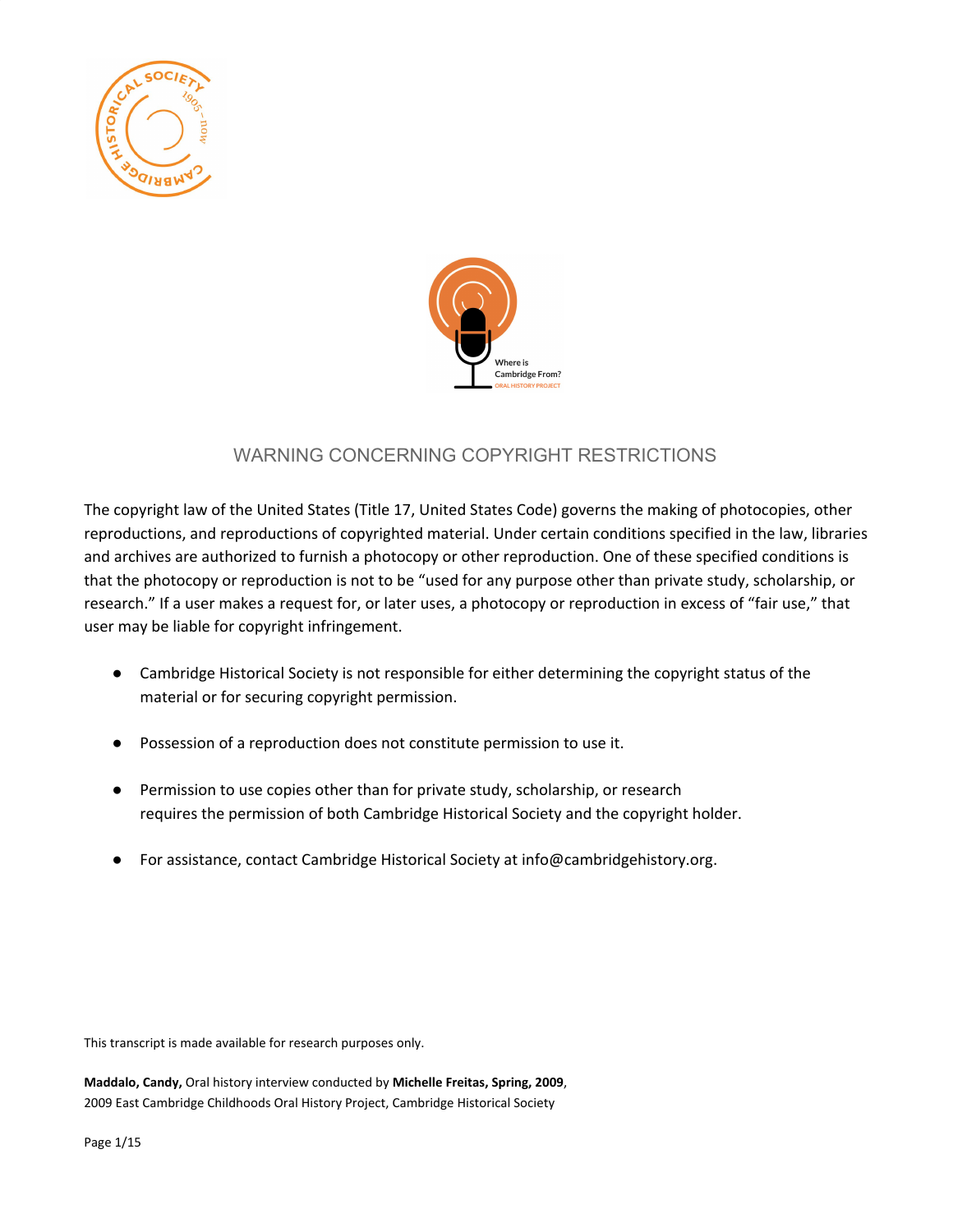

## GUIDELINES FOR USE

This transcript is hereby made available for research purposes only. These oral history interviews are intimate conversations between two people, both of whom have generously agreed to share these recordings with the Cambridge Historical Society archives and with researchers. Please listen in the spirit with which these were shared. Researchers will understand that:

- The Cambridge Historical Society abides by the General Principles & Best Practices for Oral History as agreed upon by the Oral History Association (2009) and expects that use of this material will be done with respect for these professional ethics.
- Every oral history relies on the memories, views and opinions of the narrator. Because of the personal nature of oral history, listeners may find some viewpoints or language of the recorded participants to be objectionable. In keeping with its mission of preservation and unfettered access whenever possible, Cambridge Historical Society presents these views as recorded.
- This transcript is a nearly verbatim copy of the recorded interview. As such, it may contain the natural false starts, verbal stumbles, misspeaks, and repetitions that are common in conversation. This decision was made because the Society gives primacy to the audible voice and also because some researchers do find useful information in these verbal patterns.
- Unless these verbal patterns are germane to your scholarly work, when quoting from this material researchers are encouraged to correct the grammar and make other modifications maintaining the flavor of the narrator's speech while editing the material for the standards of print.
- All citations must be attributed to the Cambridge Historical Society:

**Candy Maddalo**, Oral history interview conducted by **Michelle Freitas, Spring, 2009**, 2009 East Cambridge Childhoods Oral History Project; Cambridge Historical Society.

This transcript is made available for research purposes only.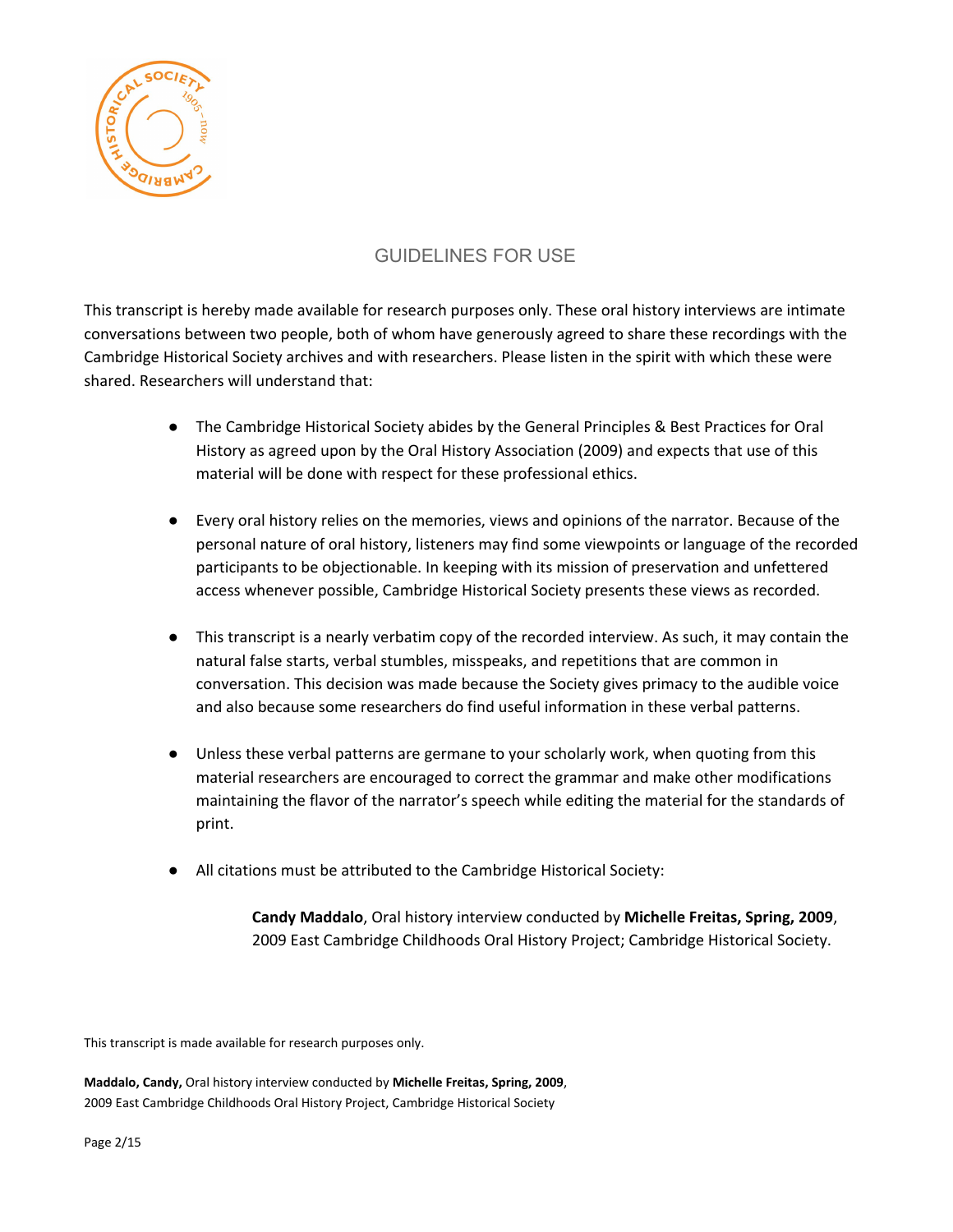

Oral History Interview with **Candy Maddalo** 2009 East Cambridge Childhoods Oral History Project Interview conducted by Michelle Freitas in **Spring, 2009**

This transcript is made available for research purposes only.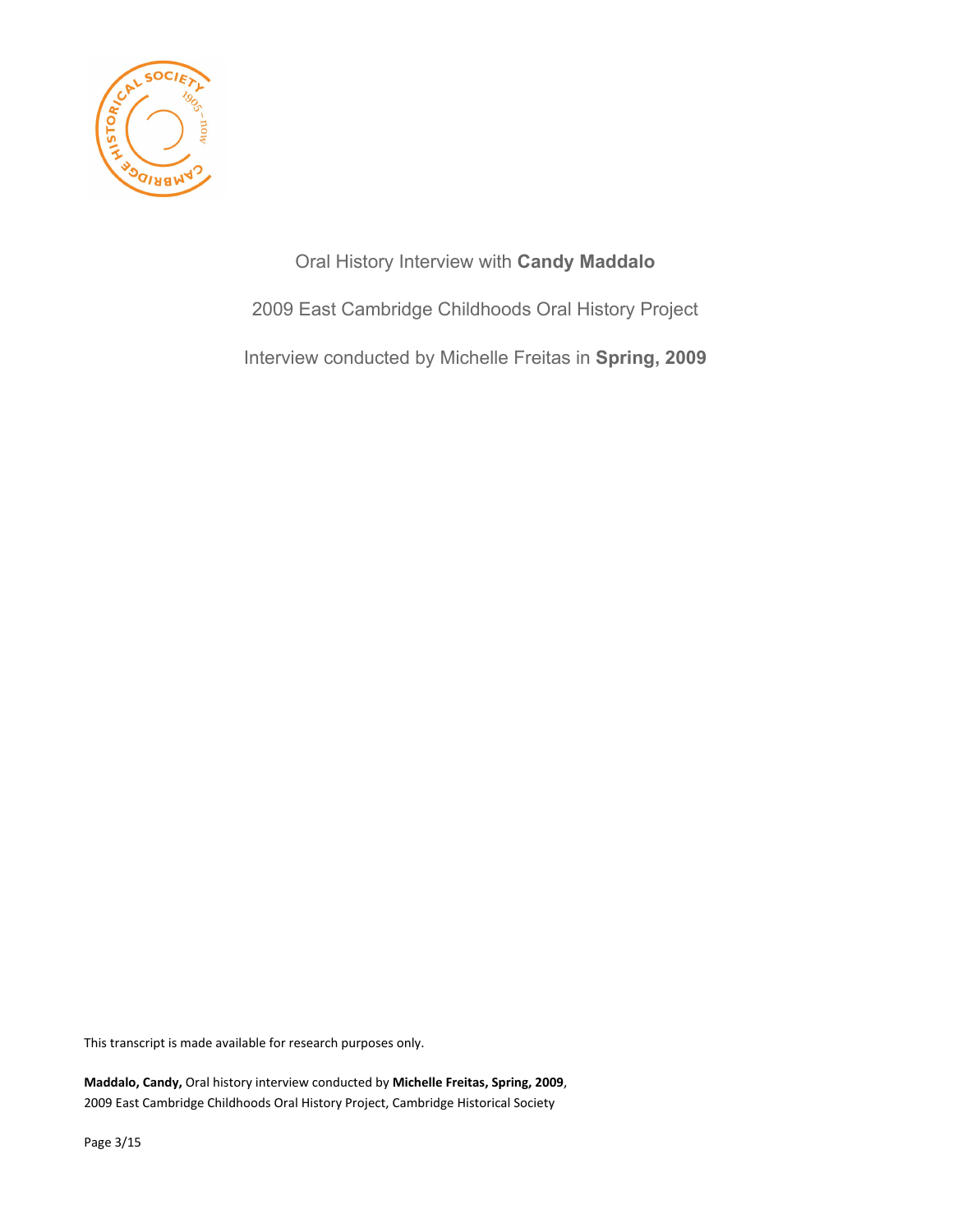

You were born here, right?

Yes, right.

Where did your family come from?

My grandparents came from Palermo, Sicily. They moved to Cambridge. My father was the first generation here.

What did your parents and grandparents do here?

My father's father was a barber. All the boys in his family were barbers. The girls just did factory work at the Fenton Shoe. They worked at the shoe factory. A couple of her sisters cleaned the courthouses.

The barbershop was always here. My grandfather worked here as well as on Third St. He didn't speak English. He only spoke Italian but he had all sorts of nationalities coming in for haircuts. He was very tiny. He would stand on a stool to cut people's hair. He was 4' 8".

What was the name of the barbershop?

It was the Court House Barbershop. I don't know what my grandfather's was called. I know my father worked in the barbershop from 1951 until he passed away in 2002.

Where did you grow up in Cambridge?

I grew up on Spring St in East Cambridge. It's on the corner of Spring and Fifth. When I was 21, we moved to Thorndike and Fifth a whole block away.

So you have any siblings?

I have a sister named April and brothers John and Frank.

What did the neighborhood look like when you were young?

This transcript is made available for research purposes only.

**Maddalo, Candy,** Oral history interview conducted by **Michelle Freitas, Spring, 2009**, 2009 East Cambridge Childhoods Oral History Project, Cambridge Historical Society

Page 4/15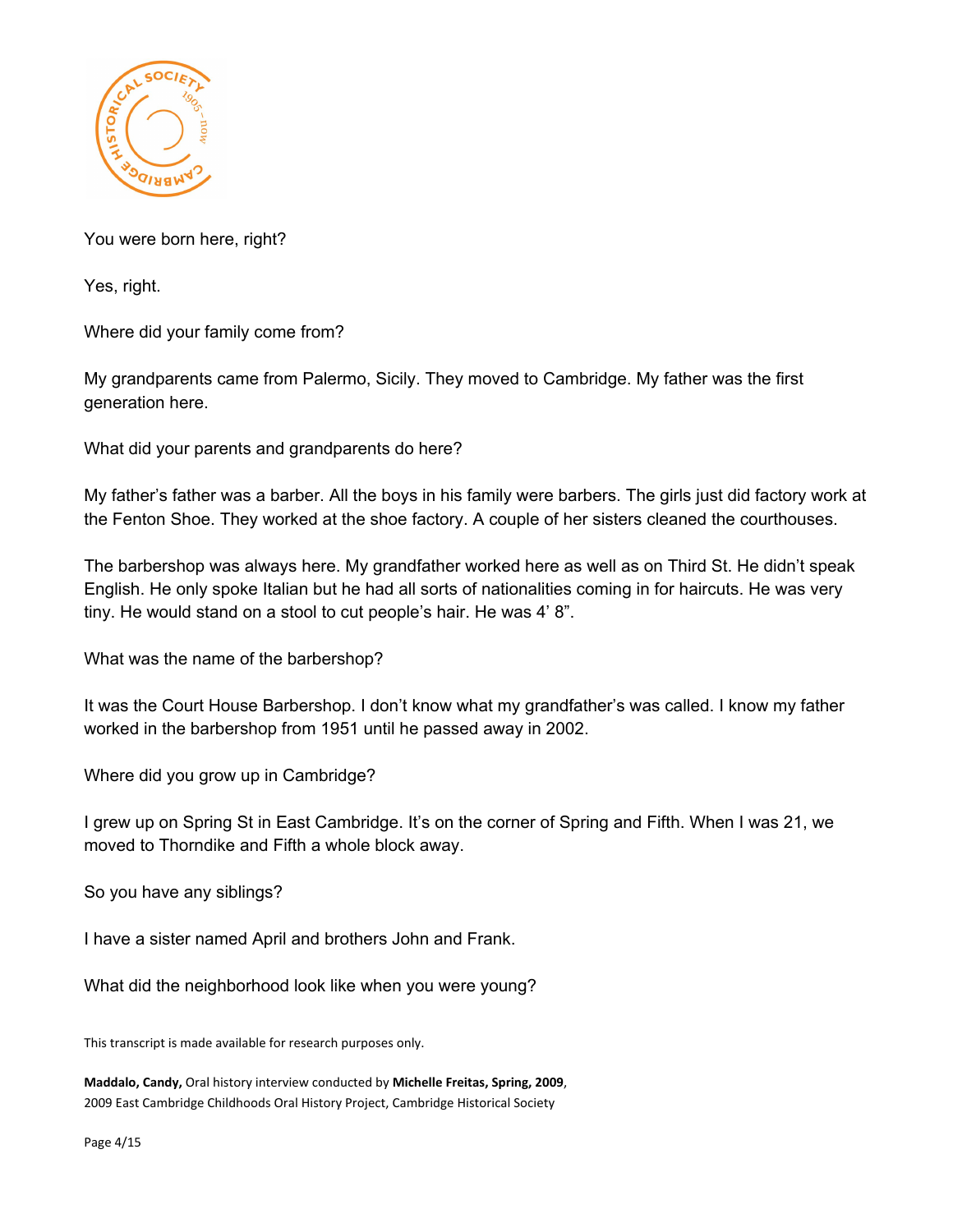

It was factory town. We had canals and just tons of factories. It didn't look like it does today. We only had Lechmere Sales and a liquor store down the street and no mall. When I was a kid, people would refer to this area as "Tobacco Road". I never really knew what that is supposed to mean. No one wanted to live on this side of the tracks from Ninth St to First St. It was not considered a wealthy or well-to-do area when I was growing up. I think it mostly had to do with the factories.

Do you remember the names of the factories?

Well there was Fenton Shoe. There was Squire's, the pig factory that burned down when I was a kid. There was the salami factory and the curtain factory. That was called Corona Curtain. There was the sub shop, Ray's Sub. It was just a factory town mostly.

So you remember Squire's burning.

I remember my dad being on the house hosing the roof down so all the little things flying over wouldn't cause our house to catch fire. The smell was really unique.

Did a lot of people move out of the neighborhood over the years?

When I was growing up, you were born here, you grew up here, you raised your kids here, and your kids stayed here. Somewhere along the line it changed. When the factories started closing, they shut down the canals and they put the mall there. The area started to become too expensive. The families that were born and raised here couldn't stay here anymore. They had to move out. If your parents owned something, then they passed it on to their children. That's why I'm still here. It's not as close of a neighborhood as it used to be.

Did you have any favorite places you liked to visit growing up?

My parents were kind of strict. We weren't allowed to go to any places. I liked the drive-ins. My parents used to take us to the drive-ins. There was the Meadow Glen Drive-In and the Assembly Drive-In. Our favorite place to eat was Ray's Sub. We would go into Boston sometimes. We would take the T into Boston but that was it.

This transcript is made available for research purposes only.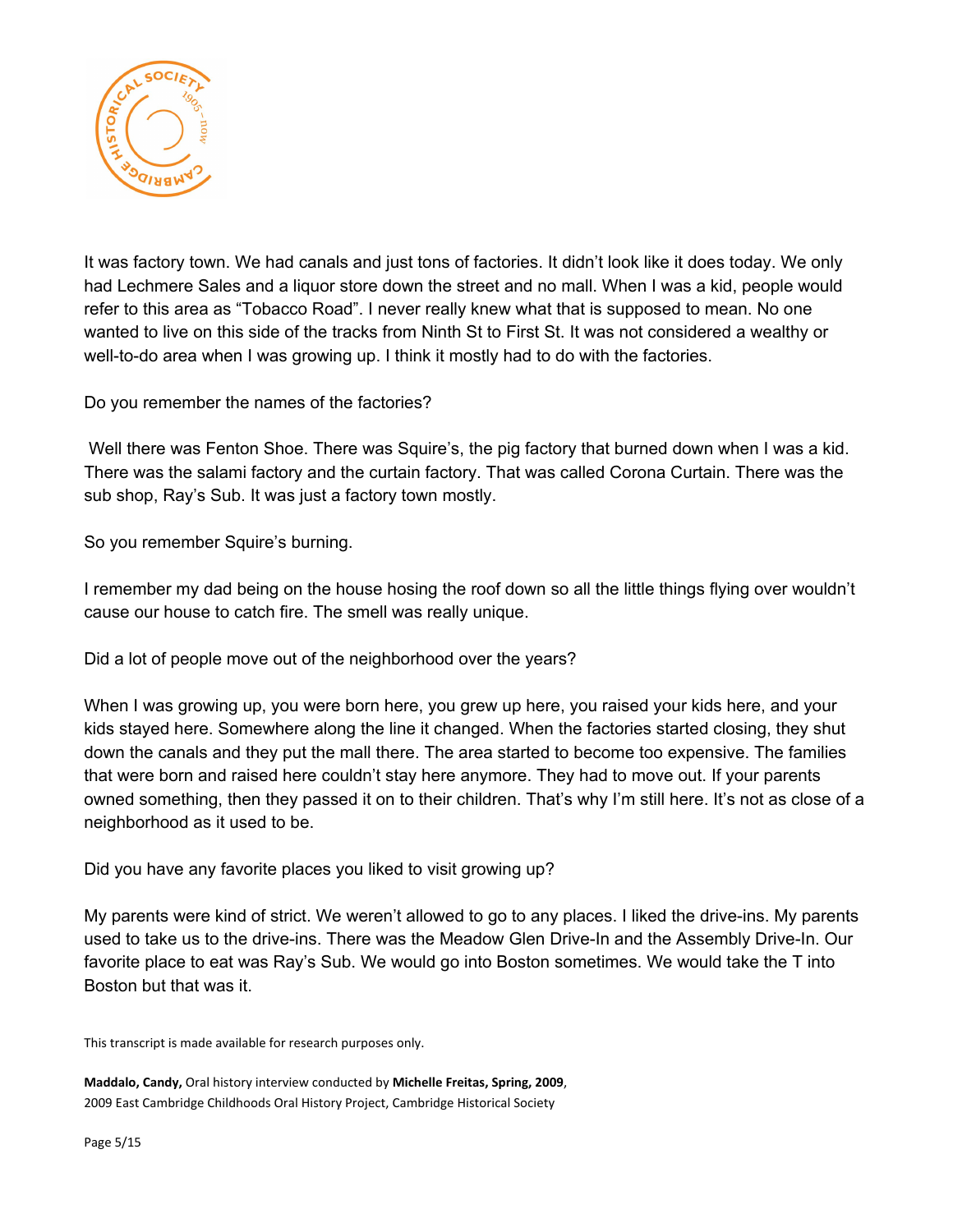

Did you spend time in your father's barbershop?

Every Sunday we had to help clean the barbershop. It was fun. We washed down the mirrors and put the chemicals in the bottles of the hairspray. During the week we weren't allowed to go in there too much because it was mostly all guys. Between the conversations the men would have and the swearing we weren't allowed in there too much. As I got older when I walked into the barbershop the swearing would stop and have polite conversation until I left. Little did they know that this building was built in 1880 and you can hear everything. So if they got really loud in the barbershop I would have to run down there and say tell them I could hear them swearing.

So you were working in this office while your father was downstairs?

Yes, I was in this office almost six years before he passed away.

What did your mother do?

My mother had two jobs. She worked at a bakery on Sixth St and Cambridge and at Holy Ghost Hospital, which is now called Youville. She worked in the kitchen as a supervisor. Back then you didn't need a big degree. They figured if she raised 4 kids then she could supervise people in the kitchen. Her two sisters worked there as well. My mother worked more in the cafeteria while her sister was in the kitchen. Her other sister supervised the LPNs when they had the nursing school there. She would supervise the students and stay in the dorms. When I was in high school, I cleaned the nuns' quarters at the Holy Ghost Hospital when they ran the school there.

What schools did you attend?

I went to the Thorndike School K-8 and then I went to Cambridge High and Latin. Then I went to multiple colleges and chiropractic college.

Did you have any favorite teachers or favorite subjects?

This transcript is made available for research purposes only.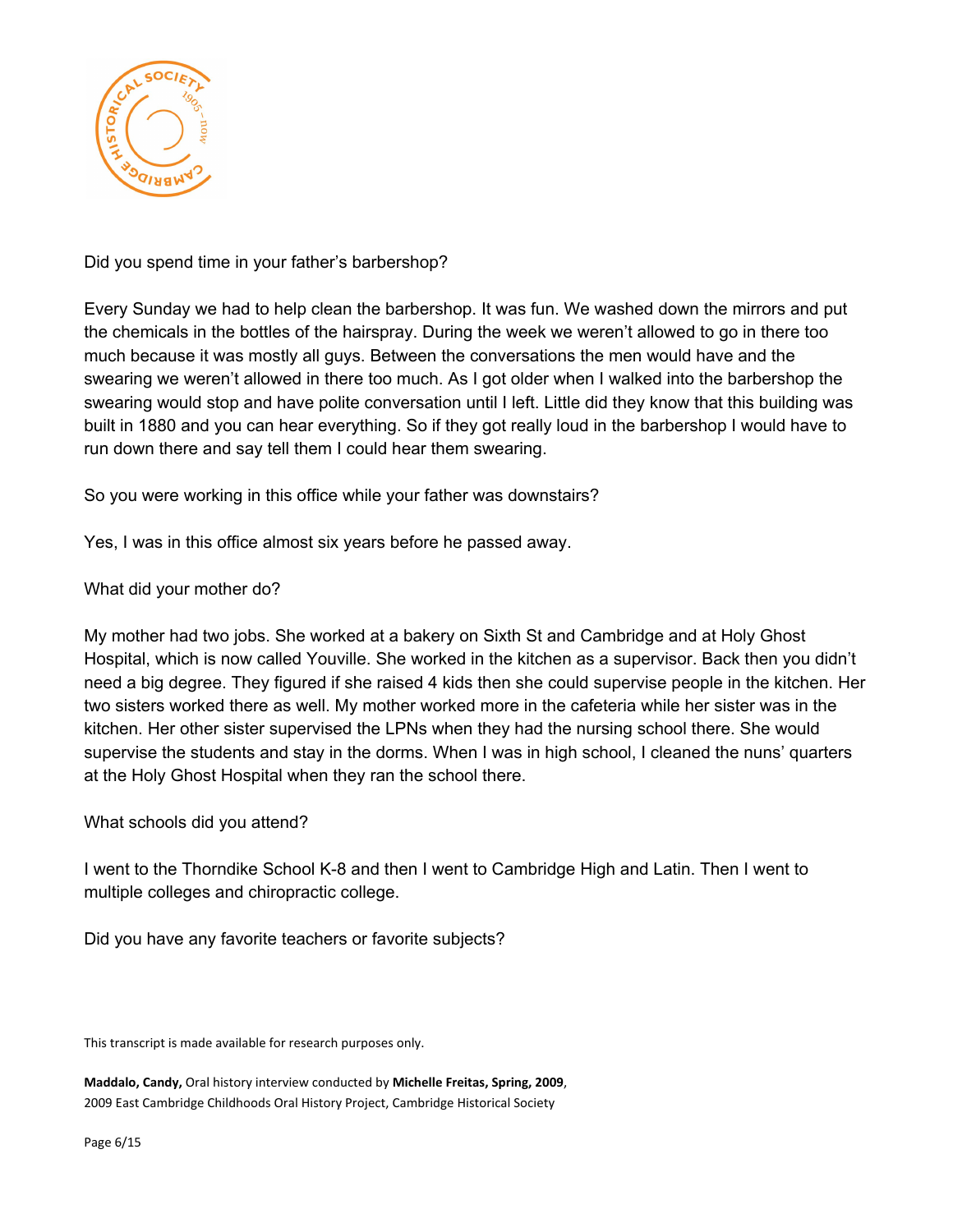

My 8th grade teacher was Mr. Richard Kelly. He's passed away since. My high school math teacher was my favorite, Mr. Forninado. I didn't have a favorite subject. I did like my chemistry teacher. He was wonderful. That was the only time I cared about chemistry.

Thorndike was a neighborhood school, so did you spend a lot of time with your classmates?

I didn't hang out a lot. I was mostly a homebody. My sister was more of the social butterfly. I had a couple of friends in grammar school but again because my mother worked two jobs it was my responsibility to come home, clean, make sure the kids were fed on time, have supper there for my father, make sure the kids got to bed, and then my mother came home from work. I was the oldest. When I went to high school, I had a couple of friends. I could hang out a little bit until 4:30 at night. Other than that, I was responsible for the other kids. Towards the end of high school, I was part of the choir, which I did like.

How did you feel about having to come home? Did you like it?

I didn't know any better. I was used to it. My older brother was born with a severe heart condition. The ambulance was always at our house taking him to the hospital. When I was little, my job was to keep him calm during one of his heart attacks. I was used to doing these things. If you grow up that way, you don't know any better. When I was in the 8th grade I did work for a candy store on the corner of Sixth and Spring St. I worked there for a couple of hours on the weekend to help with the money. I got \$12. I got a third for myself, a third in the bank, and my parents got a third. My third went to help pay for my brother. A lot of kids grew up like that so we didn't know any better. As I got older in high school, I got to go to the teen center. Originally it was a shopping store where you got the S&H green stamps. Then it turned into the teen center. It was on Ninth St, which is now Fulkerson St. You could play pool, listen to music, play cards, talk to the other kids. Mostly I played cards. I played trumps; I was bad at the other card games.

Did you play games with your siblings?

With my sister, we played hopscotch and throw the ball against the wall. The boys would play baseball in the backyard. The boys got to do a whole lot more than the girls did.

This transcript is made available for research purposes only.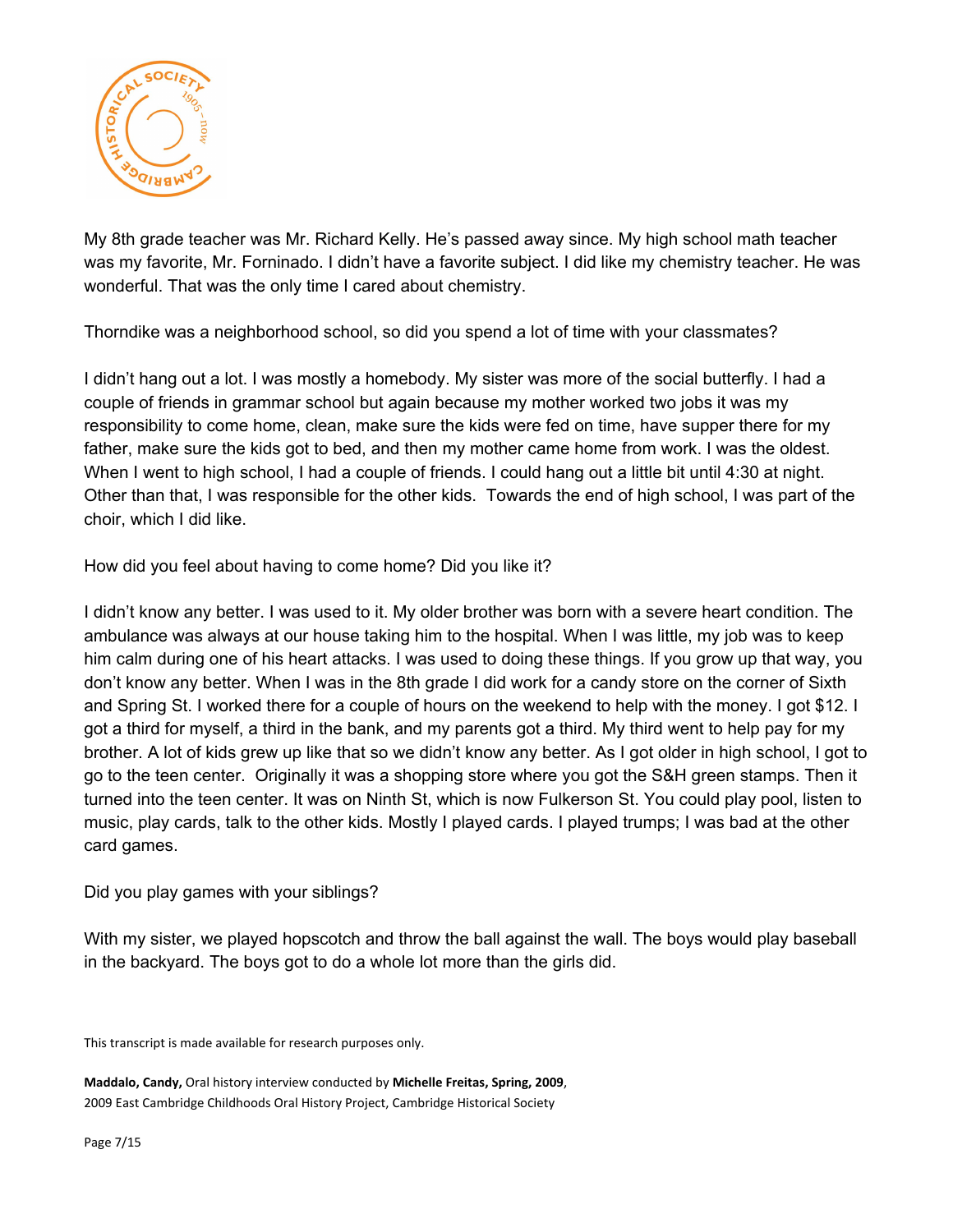

When there was no school, did you just stay home and help out?

We had no vacations. My parents made a list of chores during vacation time. We all had our list of chores. We did not travel; we didn't go on vacations. It wasn't until I was 16 that we went to New Hampshire for the first time and it was odd. We took a bus there. My parents couldn't afford it because my brother was very costly. We would take the train to Boston, to the Boston Common. There was a little pool there. That was our beach. Once in a great while we would go to Revere Beach. They were great parents. They just had to work.

How often was your father's barbershop open?

It was open six days a week from 6 in the morning to 6 at night. He was there all the time as well as his brother. Downstairs in the barbershop if you needed to know anything about this neighborhood, that was the place to go. If you had a question of what was going on, you would go to the barbershop. A lot of deals from East Cambridge Savings bank would get done in the barbershop. Then the papers would get signed in the banks. It was a great meeting place. That was one thing I really missed when he passed away. If someone told me something, I could run downstairs to verify it. A lot of people tell me they miss that about the barbershop. There is no place to go for information, to hang out, or to talk to people. There is no meeting ground that is neutral. A lot of people were hanging out, but not getting their hair cut. So my father looked busy all the time. He kept his fees really low because the area was not wealthy when we were growing up. Even when he passed away, a haircut and shave was only \$5 in 2002.

What did the shop look like?

Not like it does now. Very old-fashioned. The chairs were big and clunky. It was just really old like the old-time barbershops.

Did you attend church?

Yes every Sunday and holy days of obligation. It was a toss between Sacred Heart on Sixth St and St. Francis. If you went with my father, he went to the Italian mass. So he went to St. Francis, but other than that it was Sacred Heart. That was where we received communion and confirmation.

This transcript is made available for research purposes only.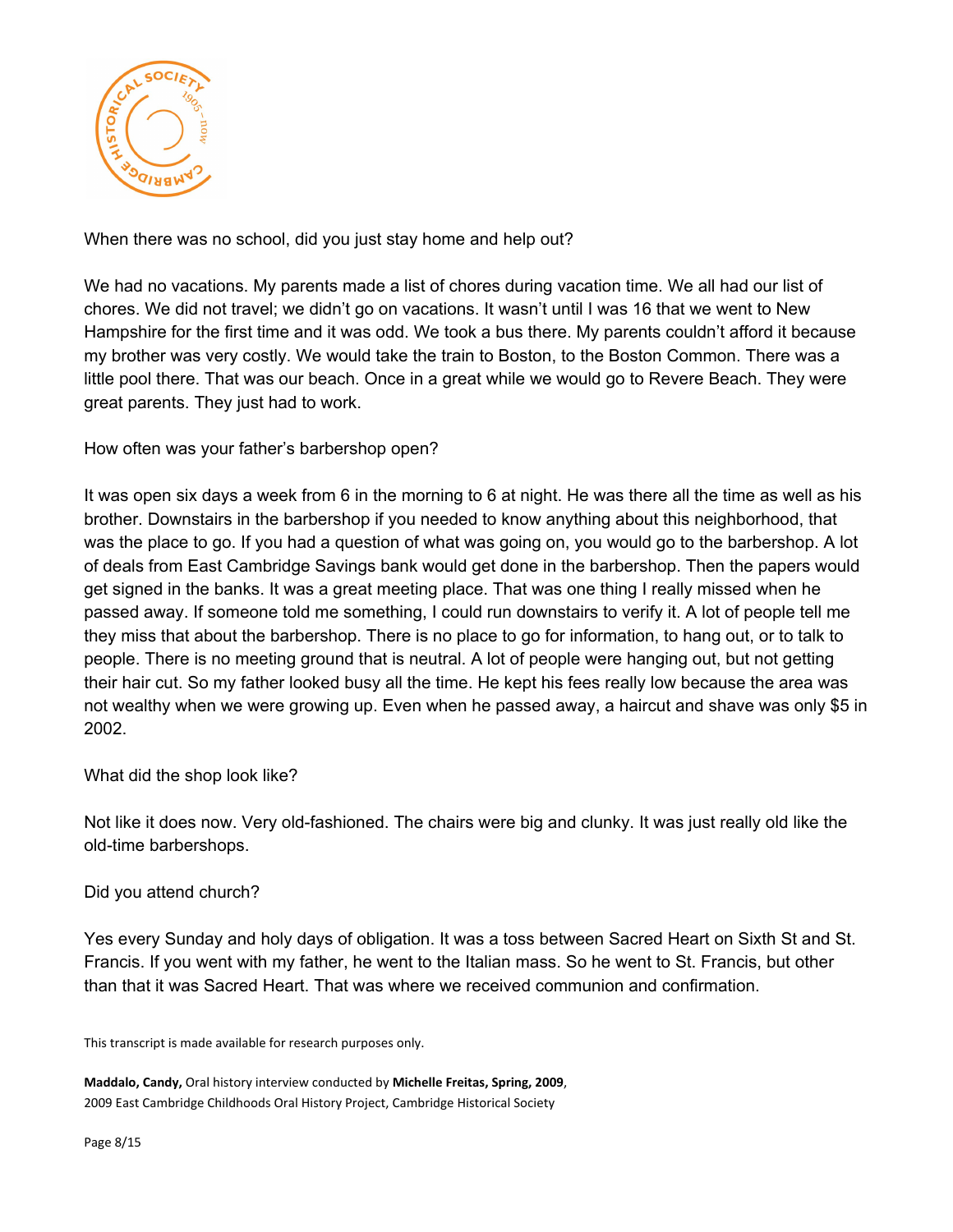

## So your mother was also from Italy?

Yes from Palermo, Sicily. Their families were from the same place but they didn't know each other in Italy. My parents grew up on the same street on Gore and Winter and that's where they met. My father went to St. Francis School and my mother went to Putnam School.

Did your parents have people over for dinner?

All the time. Mostly relatives but they had a couple of close friends that would come over. It was a lot of fun. We didn't have a lot of fancy foods but tons of macaroni and meatballs all the time. Our snack would be English muffins and a cup of tea. They were really poor and people would bring stuff over. That was a big treat. It was nice. Again, we thought everyone lived the same way we did. We lived in a house that had a central stove. My father put holes in the ceiling so the heat would rise. There was no heating system upstairs and there was just that one stove.

Is the house still standing?

It is but it's been renovated. If you were poor enough at the time, there was a system I think it was called Just-A-Start. You would put your name in and the poor people would get a house but you had to have sweat equity. That's how we got the house. It worked out great for my parents. In between working they would go there and put sweat equity in. You had to help the people from Just-A-Start to build or renovate the house. They were in there all the time tearing down walls and taking out stuff. The house only had fireplaces so the heating system had to be redone. That's how you got the house cheaper. You did a lot of the work. All the four kids were there helping too.

Do you remember the neighborhood or the church doing any special events or anything for holidays?

Pretty much what they do now. They have the Christmas Bazaar and the Cosmo and Damien parade. It's the same as they do now. They used to have dances back then. Once a month my father used to help run the dances. People would go down to the church hall or a hall they would rent. There was a dance and a little food. They don't do that anymore. I went to the dances. It was fun. It was an older

This transcript is made available for research purposes only.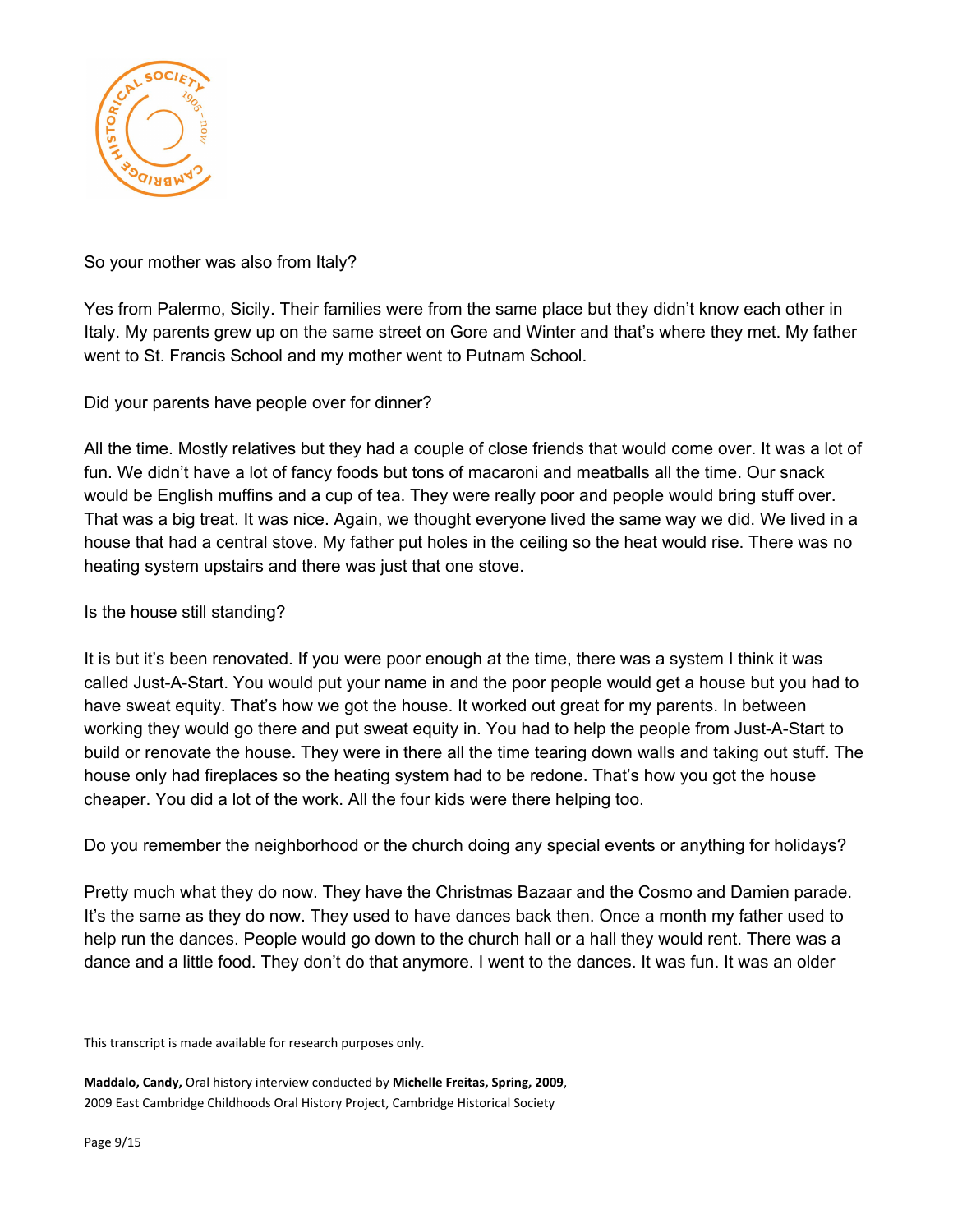

crowd. I was born older I used to tell people. It was more my parents' generation. I would go and a couple of my friends would go too.

What would your family do for Christmas?

Everybody would come over the house. We would have more Italian than American with the lasagna, meatballs, and sausage all thrown into one saucepan. At Thanksgiving, as we got older they did get a turkey but no one really ate it. It just sat there and died the poor thing. The first time we saw a turkey it was like, "What is that?" No one ate it. There were a lot of us because there was my family, my aunt's family, and my other aunt's family. My mother had 4 kids, her sister had 4 kids, and her other sister had 6 kids. It was a big family get-together.

Did they all live East Cambridge?

Yes and all within a block or two of each other.

Did you play with your cousins?

No I had my jobs to do. Actually they did too. It was pretty much the same. Both parents had to work, sometimes more than one job. The oldest of the siblings had too many responsibilities.

How did your father get the money to start his barbershop?

His father I would assume. I have no idea. I know they rented originally but I don't know.

What was your first job?

I worked for Dr. Thomas Cordima as a chiropractic assistant. That's how I got into chiropractics. This was after high school.

What did you do in high school?

This transcript is made available for research purposes only.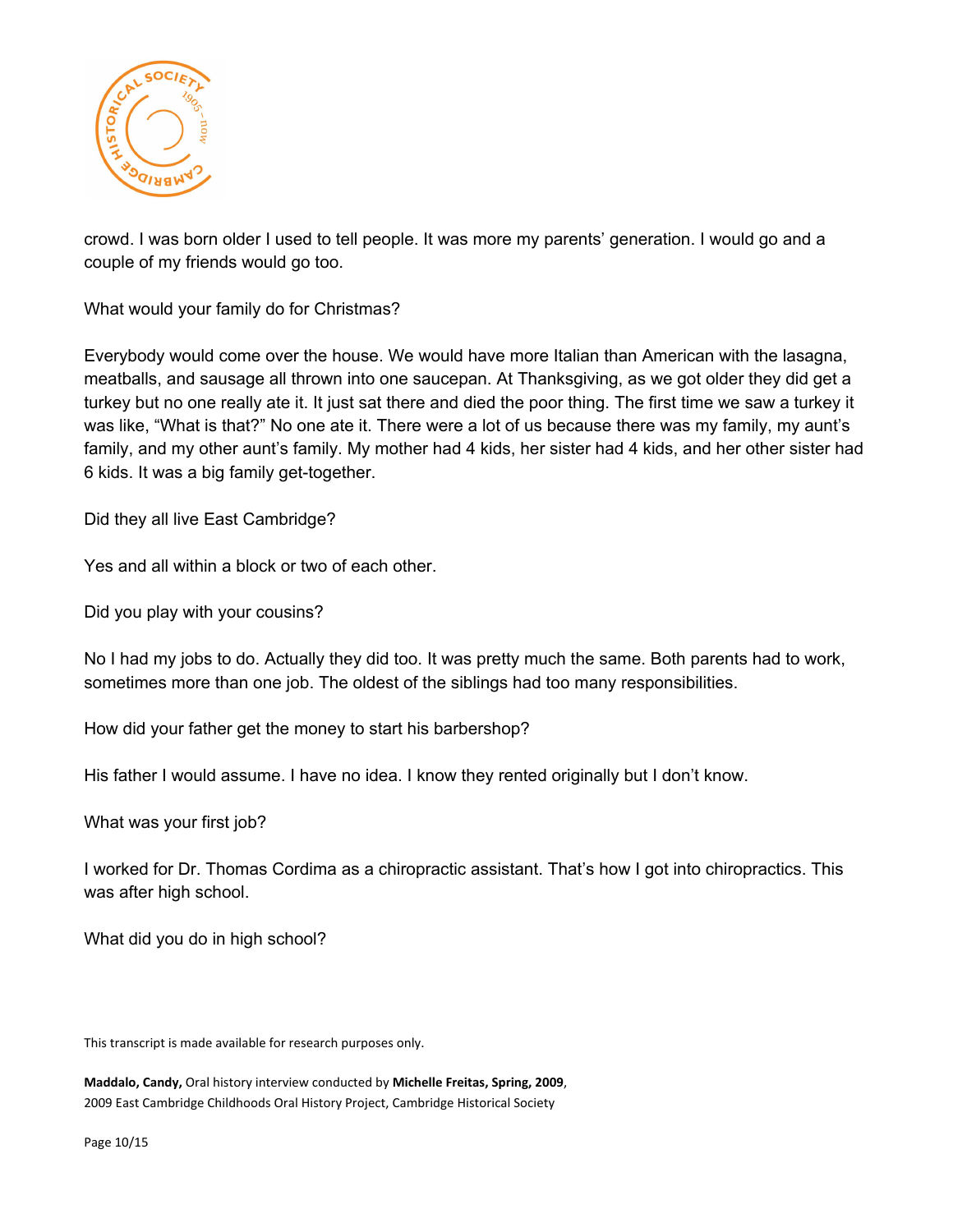

In high school in senior year there was a half-day of school when you could work the other half. I worked for Corona Curtain, the curtain factory. I did little secretarial stuff that no one else wanted to do. It was for a very short period of time.

Do you remember any stores not here anymore?

On this street there was Statler Hardware on the corner. There were stores across the street but I don't remember the names of them. There was a grocery store and convenience store and houses where the parking lot used to be. There were a couple of pharmacies down the street but they're gone. On just about every block there was a corner store and a butcher store. All of them are gone.

Where did your family get their groceries?

The meat was from the butcher store on the corner of Fifth and Thorndike. It depended on what they needed. Other than that they sent us down to the S&H green stamps store on Ninth and Cambridge. If they needed something quick, then we would go to Percoco's on Fifth and Thorndike.

Has the level of crime changed in the area?

I think there's more crime now than when we were growing up. People used to sit on their stairs or on the street in their chairs. Everyone was out. It was a well-watched neighborhood. You could go from town to town. You had your little thugs growing up in the neighborhood but it wasn't like it is now. I personally think it got crazier once they put the mall in.

Did your family go to the North End?

Yes a lot of our relatives lived in the North End. We would take the train there.

Did the neighborhood have a strong sense of community? Did you feel you were part of a specific group in the neighborhood? I mean, was East Cambridge different from other parts of Cambridge?

Yes it was. From Ninth St to First, it was a world of its own I think and if you went beyond that it seemed strange. People were very friendly. You could go anywhere. If you felt uncomfortable you could go to

This transcript is made available for research purposes only.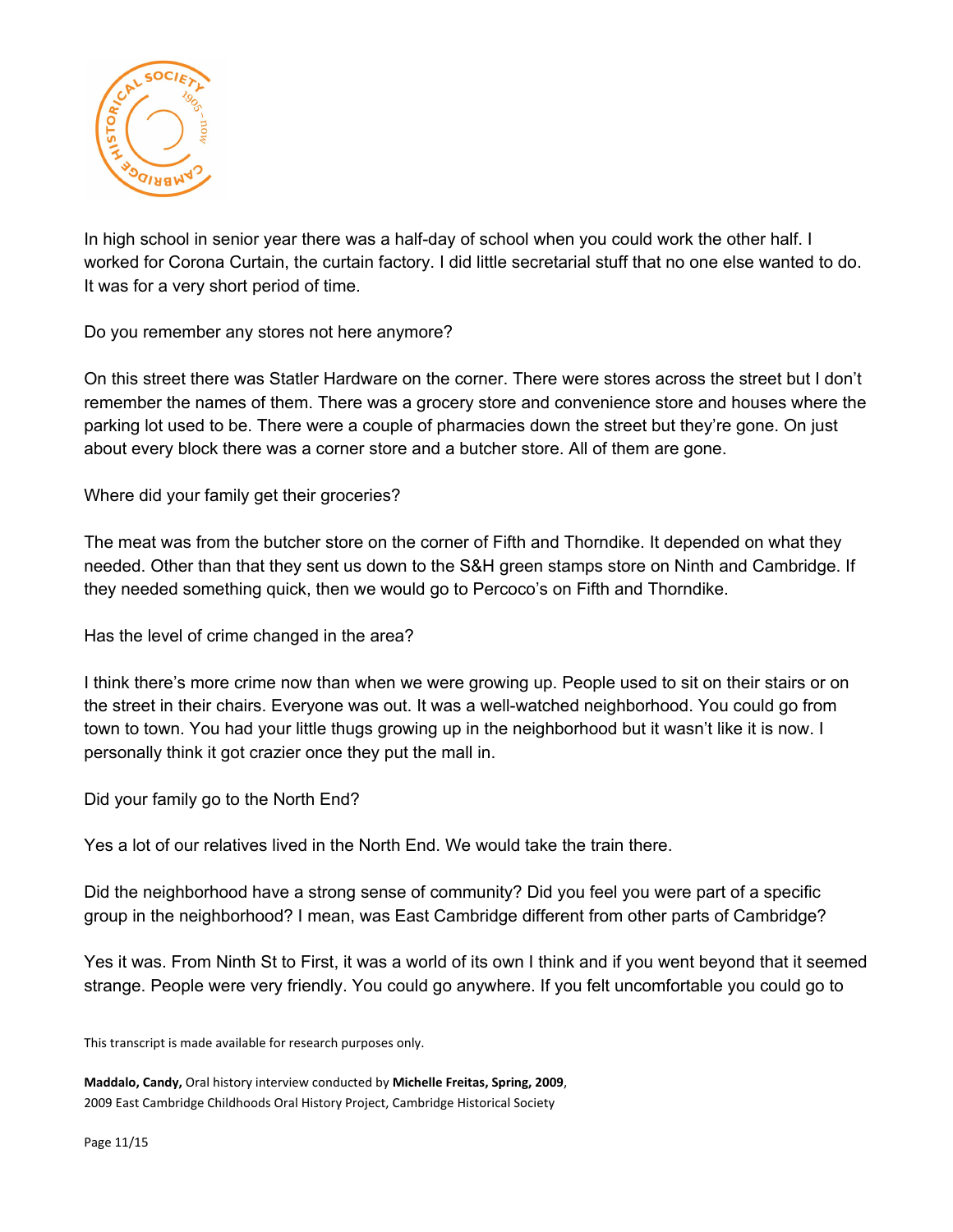

someone's house. Everybody knew you. When I was growing up I remember it being a heavy Italian and Irish area. I remember when someone found out I was not Irish; they wouldn't let me play with their children anymore because I was Italian. My parents didn't care who we hung out with or who we played with as long as they were nice people. As we got older a lot of Portuguese people came in. They were on Charles and Hurley streets. That wasn't so bad. My parents didn't care about that but other people did. They wanted the Irish to stay with the Irish and the Italians stay with the Italians. Kids don't care. If someone wanted to play with you, then you were willing to play. I do remember that family wouldn't let me play with their daughter.

Did you ever go to Harvard Sq or Central Sq?

No we weren't allowed. I think the only time we went to Central Sq was with my parents. I think it was called Joe & Nemo's. It was a hot dog place. You have to remember back then was the hippie generation and the flower children. My parents were sure we all would get kidnapped by one of these people. These people would approach you so my parents were very nervous about it. You have to understand during my generation we had to black out our windows and shut off lights. There was that scare going on. I was too young to really know what is was all about. People might see the lights and bomb us. We would have air raid drills all the time. It was a little different than it is now. Parents were a little bit afraid. The Thorndike School, Sacred Heart, St Francis had fall-out shelters. We would go to the Thorndike School.

How were the students in your school? Was it very diverse back then?

I was mostly all white children mixture of Italian and Irish in the grammar school. Later on they may have been one or two Portuguese children. High school was very mixed but grammar school wasn't. Now kids get bussed to school but back then if you lived within a certain radius you went to a certain school. Where your address was determined what school you went to.

Do you think there were any rivalries between Putnam and Thorndike?

None that I was aware of. Again it depended on where your address was and how strict your parents were. You may not even know those kids existed. If they were from this side of Cambridge St, you

This transcript is made available for research purposes only.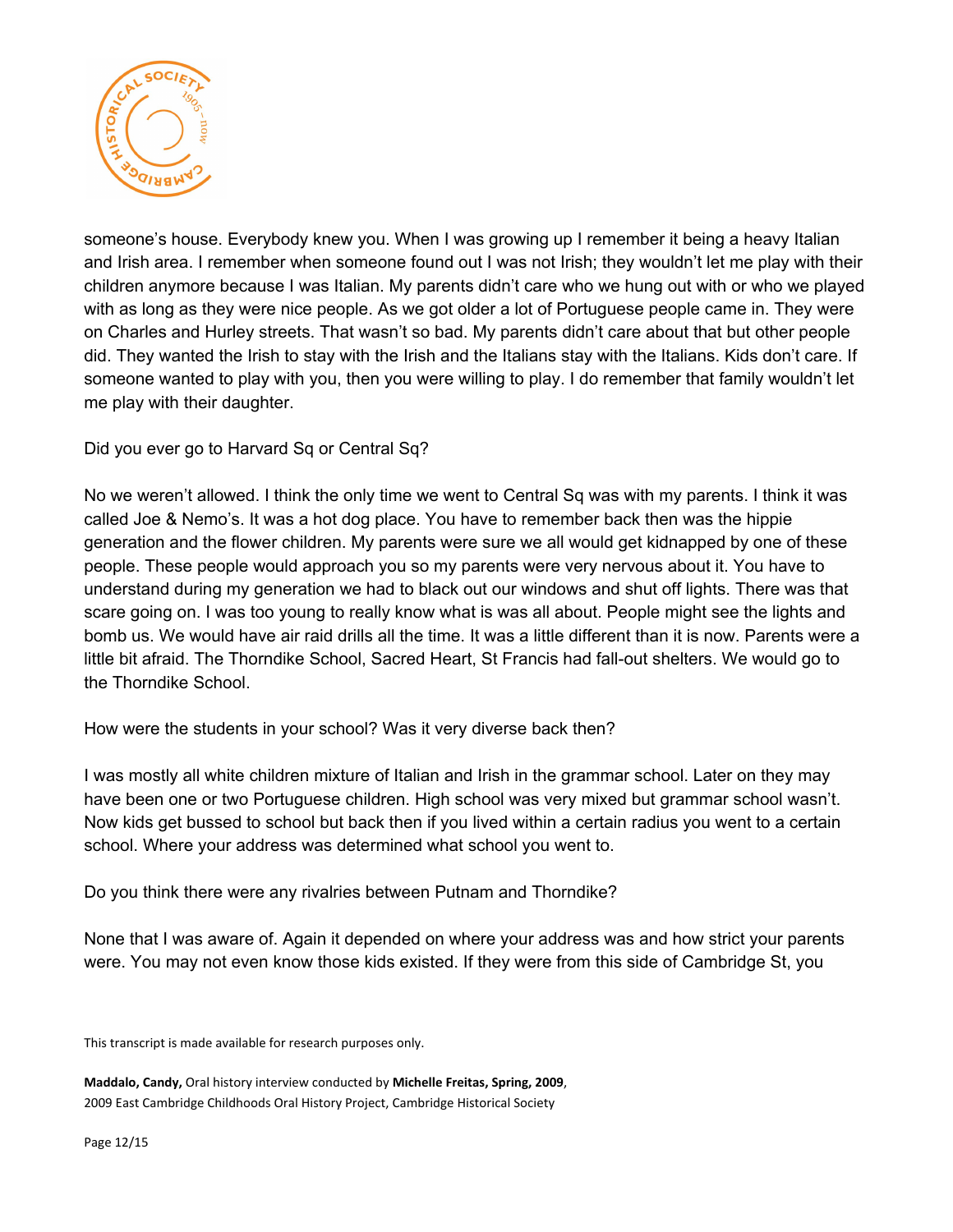

didn't know them. If they were from that side of Cambridge St from First to Ninth, you knew them. Cambridge was the divided line and you couldn't cross it.

How was high school then?

It was a shock. People stayed within their social groups initially until they made other friends. Then it was East Cambridge versus North Cambridge. I remember a little of that in 8th grade too. And it was school versus school, Latin versus Rindge. I didn't care. Some people are crazy about things like that.

Do you have anecdotes about anything unusual that happened in the neighborhood?

I remember the paranoia in the neighborhood when the Boston Strangler was around. People locked their doors. If people saw kids on the street, they would yell at you to go home and even call your parents to get you. You would be running an errand for your parents and other parents would be yelling at you to get home. I remember JFK and the whole city just about closed down. All the parents took their kids out of school and we went to church. The church was never so full in its entire life. Those were big events around here. Other than that it was everyday living except there was major fires like the pig factory.

Were there pigs in the factory when it happened? Did you care about the pigs?

Yes there were but I was too young to really understand. I just know it smelled horrible.

Did you see a lot of kids playing in the streets outside?

Yes a lot of kids played in the street in front of the house. They played ball or jump rope. Now you don't see much of that.

Did you get to go outside or did you have to stay inside?

I was mostly inside but once in a while I got to. It wasn't so bad. It kind of made me who I am today. I'm not afraid to work.

This transcript is made available for research purposes only.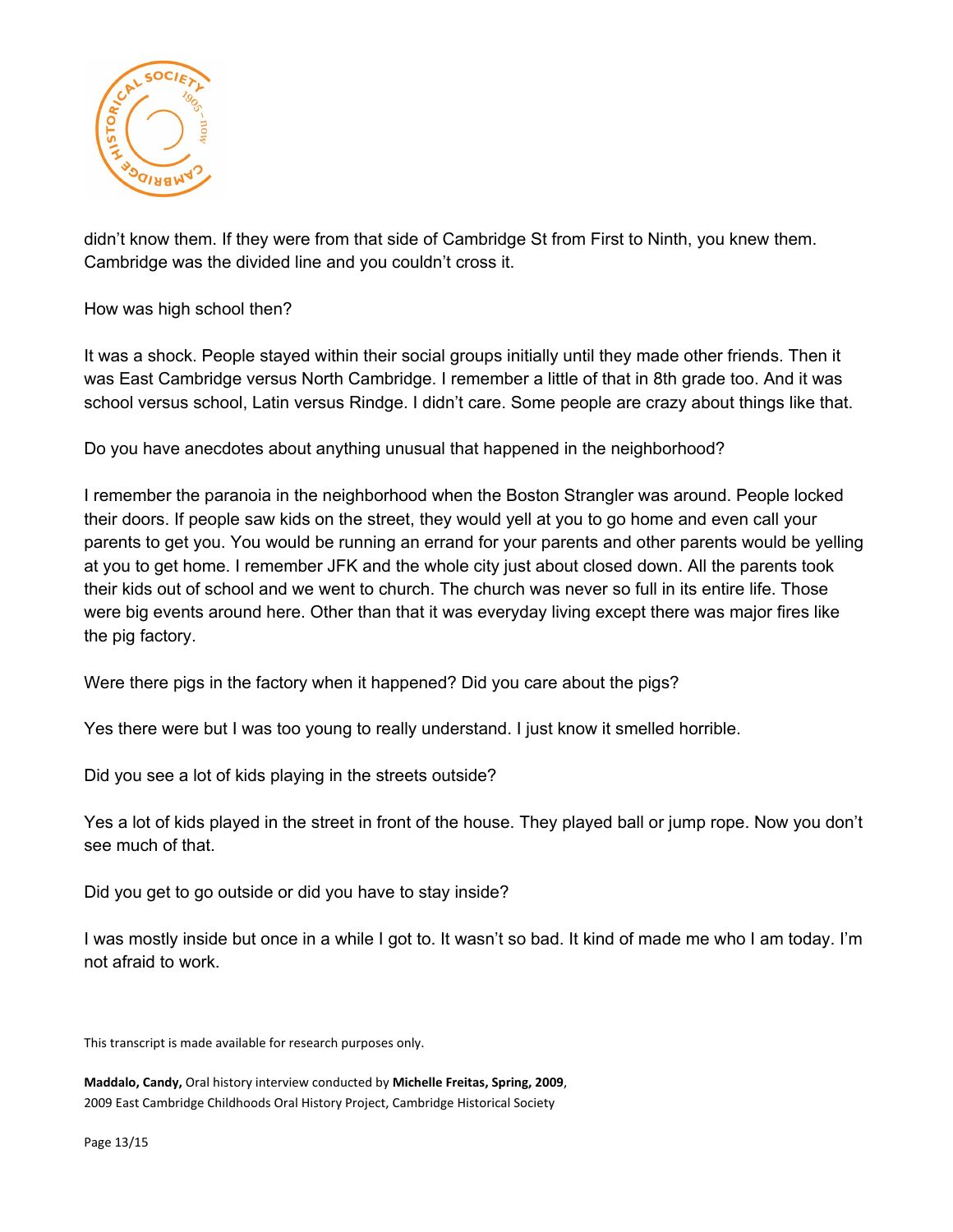

Did you have a television growing up?

Yes we had a little black and white. Back then you got 5 channels: 4, 5, 7, 56, and 38. When 25 came in, we thought we hit the lottery. We had certain TV hours. We watched TV together and you had to get up to change the channel. It was supervised so we watched Laurence Welk, Ed Sullivan and things like that. My uncle got a color TV when that came out and we would go to his house to watch Batman. Then we got an air conditioner. That was great too. It was the best thing we ever had. I swore when I grew up I would get a good job so I can get a washing machine and dryer, dishwasher, and an air conditioner in every room. That's why I went to college. You know when you're little you think of needing to go to college to get these things.

Where did you go to college?

Initially I went to Northeastern. I wanted to be an x-ray tech but I really hated it. I wanted to be a chiropractor because I worked for Dr. Cordima. I went to multiple colleges at night and worked during the day to get all my prerequisites. Once I got that then I went off to Davenport, Iowa to become a chiropractor. There I went to school during the day and worked at night. I was able to support myself so that's how I did that. It took me a little longer than most kids today who go to college straight after high school.

How was living in Davenport, Iowa?

Awful. There's nothing there. At that time there was nothing to do so studying was all you could really do. The town closes up very early. There really wasn't much then. I hear it's grown since. The Muddy Mississippi is truly muddy. Their 4th of July was pretty pathetic. You know I only went there to go to school. Back then that was considered the Harvard of Chiropractic. There were only 4 schools; now there are about 13. I went to where the school was which I'm glad I did.

What did your family do for the 4th of July?

We walked down to the Sonesta before all that stuff was there. We watched the fireworks from the Sonesta area on the grass in front of the Charles River. When we were really little, Cambridge had its own fireworks. We would go to the Cambridge Common in Harvard Sq. They would take us by car. The

This transcript is made available for research purposes only.